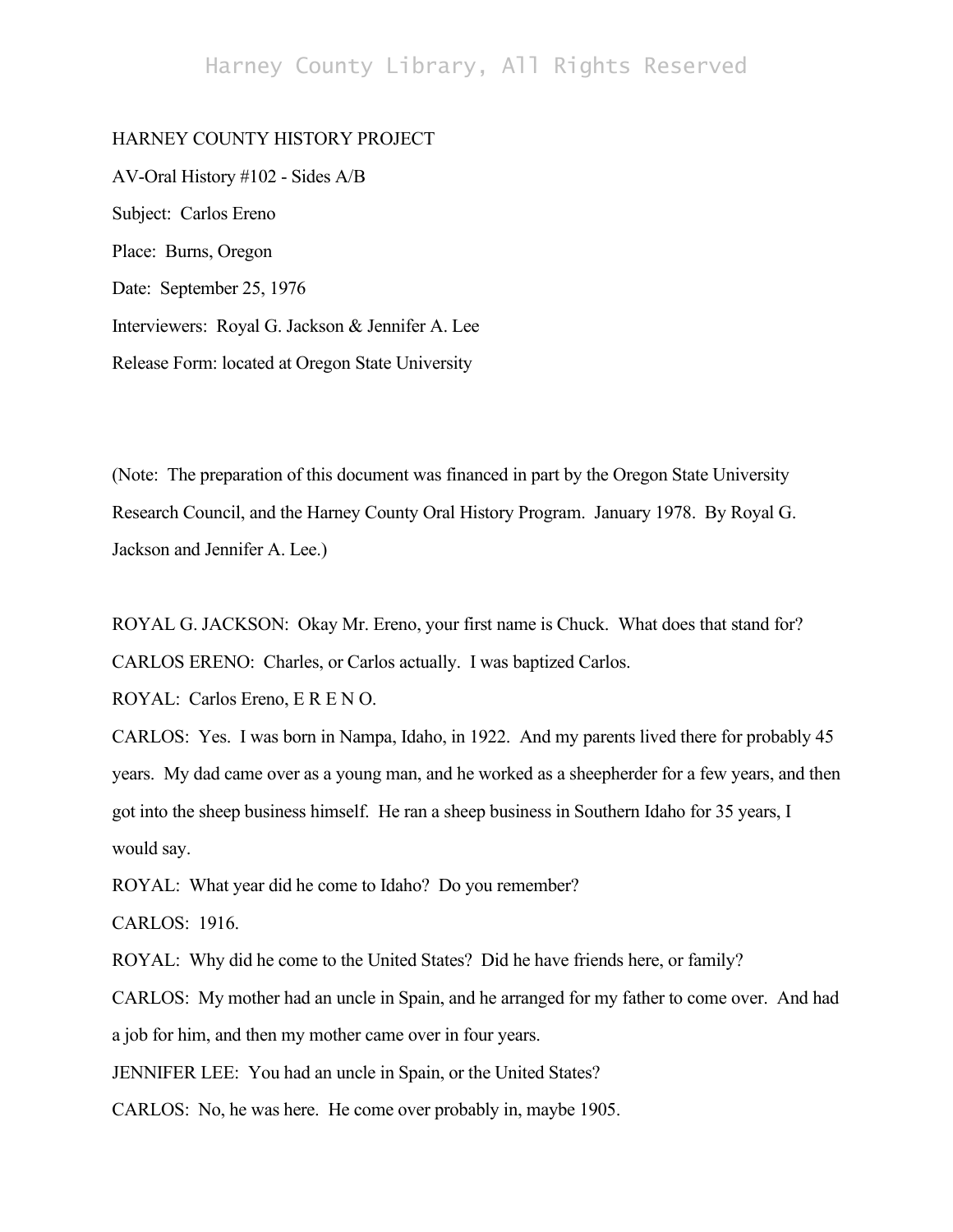ROYAL: Your uncle did?

CARLOS: Yes. And then over the years, he brought all of his relatives over. I would imagine that he probably paid their way over, and then they worked out their, you know, transportation. My dad was a fisherman in Spain.

ROYAL: Was this in the province of Vizcaya?

CARLOS: Yes.

ROYAL: What town, do you remember?

CARLOS: Lekeitio.

ROYAL: Lekeitio was his hometown, and yours?

CARLOS: Was his hometown, uh huh. And he served a hitch in the Spanish Navy and came over to the United States right after he got married. And then as I understand the thing, he came because he thought that he could do better here, and he had this job lined up if he wanted it.

ROYAL: Did his wife come with him, or was he married then?

CARLOS: No, he got married before he came over, and then she came over four years later with

my brother. He was about 5 years old when he came over.

ROYAL: So, your father came directly to Idaho did he, when he came over?

CARLOS: Yes.

ROYAL: And went right into the sheep business?

CARLOS: Yes, and he lived in Nampa all his life there. He died in 1968.

ROYAL: You were born in 1922 in Nampa?

CARLOS: Yes.

ROYAL: What was your early recollection of that? Was there a large Basque community there? CARLOS: Yes, Nampa is about 20 miles from Boise, and I would say that Boise probably has the largest Basque settlement in the United States. Now most of the Basques in Boise are from the province of Vizcaya, which is one of the seven provinces of the Basque people. And I would imagine that most of them came the way that my dad did. In other words, they had a friend or a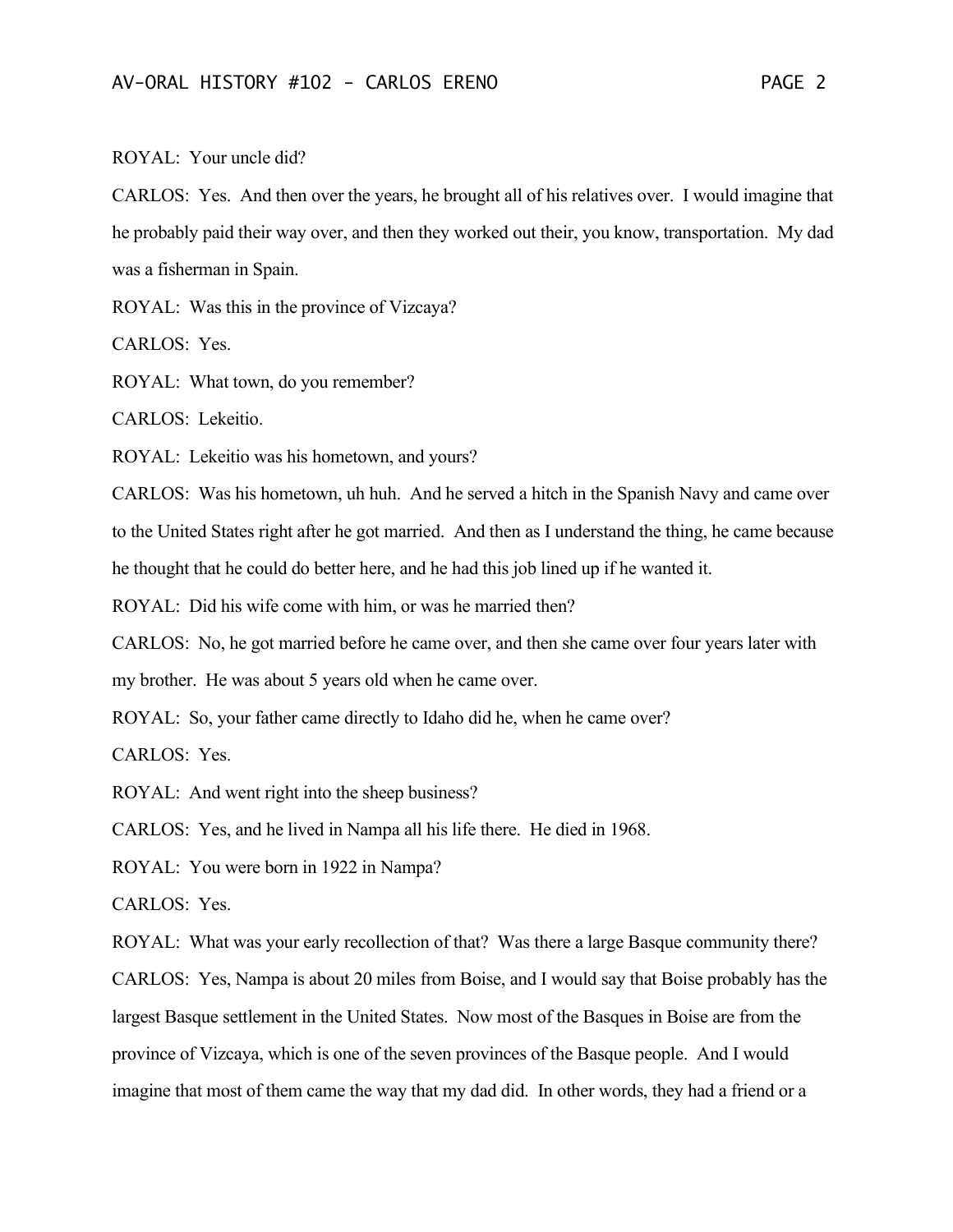relative there, and then some way they got together and decided to come over. There is still a very large Basque colony in Boise.

ROYAL: Did you, in your home; did your mother and father speak Basque to you as a child? CARLOS: Yes, my mother never did learn to speak English fluently, and we always talked Basque at home. And both my brother and I, we both speak Basque fairly well. I can go to Spain to the Basque country, which I have done a couple of times, and I will get along fine, I can talk. What's happened in Spain over the years is they haven't been able to speak Basque. In other words, Franco made it against the law. So, all of the people like, that would be my age, they are more fluent in Spanish than they are in Basque, and some of them speak very little Basque because it has been against the law. This law has been changed. So, the two times that I went to Spain, for instance, I thought it was real interesting. I'd go visit somebody and I'd tell them now I can understand Spanish but I don't speak it very well, so you have to talk Basque to me. And it was very difficult for them to talk in Basque because they were not used to talking Basque. And they would invariably slip over into the Spanish, and then I'd have to ask them again to please talk Basque.

ROYAL: What years were you there, the first visit?

CARLOS: The first visit was in about 1962, and the second time was in 1966.

JENNIFER: Did you go with your parents?

CARLOS: No, just with friends.

ROYAL: What was your idea about going in 1962? What were you thinking, just to see what it was like?

CARLOS: Well, probably the main reason that I went is I thought that it would be real interesting, because I had heard so many of these Basque fellows talk about their home town, you know, ...

And to me, it was very interesting to just visit these places that I'd heard these people talk about.

ROYAL: What was your impression? Was it about what you expected?

CARLOS: Yes. The only thing that really surprised me was that I thought that we would see a lot of sheep and sheepherders, and I think I saw one little bunch of sheep in the whole country.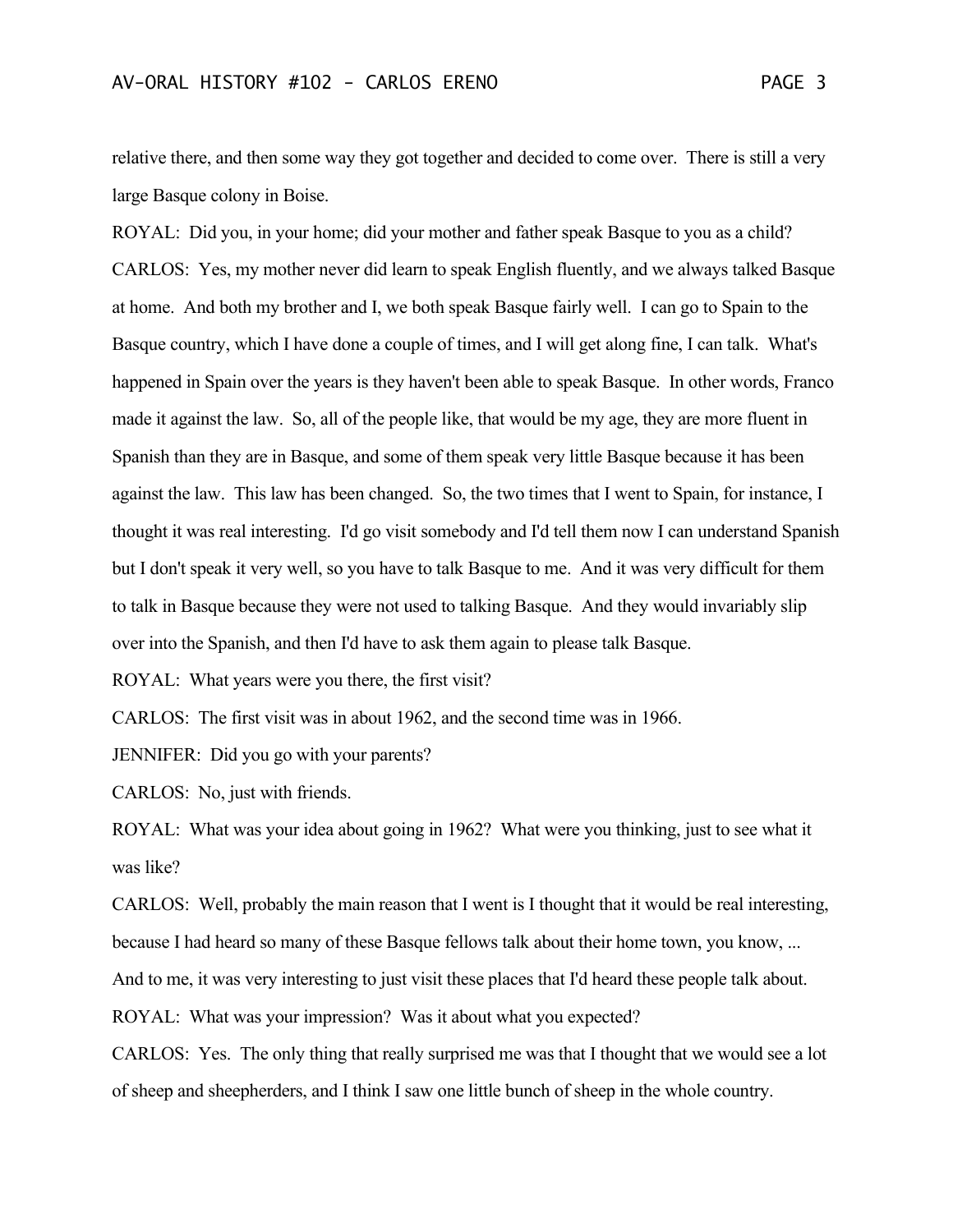ROYAL: Is that right? Do you still have relatives there?

CARLOS: No, all of my relatives are in the states. My dad had, let's see, two brothers and a sister which he brought over. And then my mother had one sister and two brothers, and I think her uncle, you know, in time brought the whole family over. They are all in the states; some are in California, I have one uncle in Indianapolis, Indiana. I have another aunt in Nevada. So, they didn't all stay in the Boise area. I think all of the relatives though, came to Boise originally, all my aunts and uncles. ROYAL: Split out from there?

CARLOS: Uh huh. And went into different things, you know.

ROYAL: How about your second visit, when was that?

CARLOS: In 1966.

ROYAL: What was your intent there?

CARLOS: My intent there was that the first time, I didn't think that I'd spent enough time in Spain. ROYAL: How long were you there the first time?

CARLOS: In Spain, the first time I was there about two weeks, all of which I had spent in the Basque country. Then the second time I went over in 1966, I bought a car and we covered all of Spain. I was there about five weeks.

ROYAL: How about that trip? Did you get any more insights into your heritage than the first time? CARLOS: Not really, the one thing that I did learn was that the Basque country, I thought, was the best part of Spain in that the people live the best, and they live in the best part of the country, or the richest part.

ROYAL: You mean natural resource-wise?

CARLOS: Yes. The people are more prosperous. The land is broken up more than it is in Southern Spain. There they have the big estates with what I thought were very, very poor people just working. Where in the Basque Provinces, it looked to me like they all had small places, 5-10- 15 acres maybe, but it was more split up and owned by many, many more people.

ROYAL: How are the American Basques, like yourself, you know, second generation have left and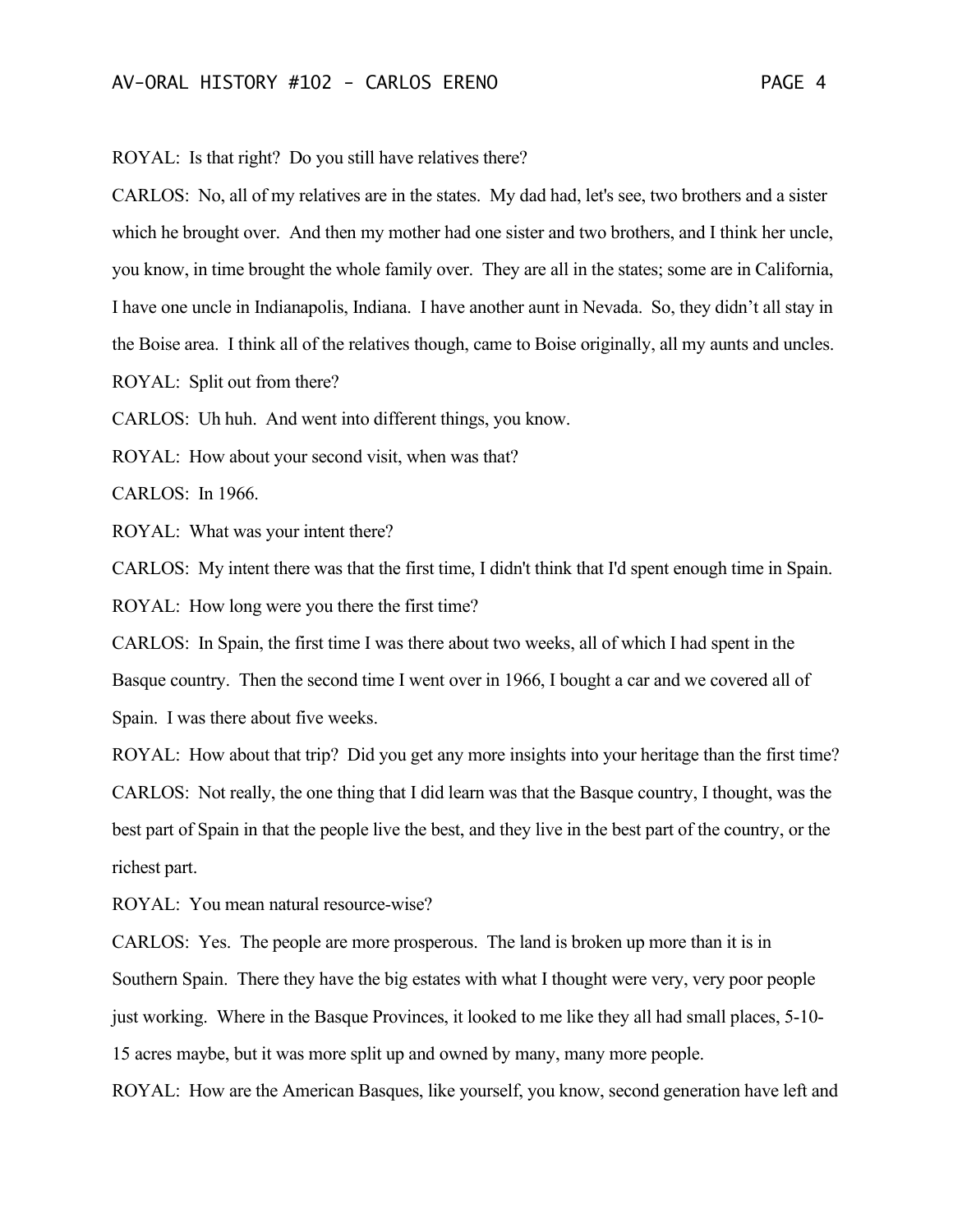now come back, how are they regarded by the Basques that have never left the country, that are still there?

CARLOS: You mean in Spain?

ROYAL: Yeah.

CARLOS: Well, I would say that most of the Basque people that I talked to in Spain, they have all had either friends or family or something in Spain and have talked to Americans that have lived here. And many of them I think probably would have come over themselves if they had the opportunity, but they just didn't have the chance. So, they look on Americans typically as they are looked on by the rest of the world, everybody is rich, you know, and all this?

ROYAL: Very fortunate and materialistic and better off materially?

CARLOS: Better off. And some of them are quite jealous, you know, the fact that Americans maybe live better than they do or have more things than they do. They, to me, although they don't have everything that we do, they probably enjoy themselves much more than we do.

ROYAL: How's that? In what way?

CARLOS: Well as an example, I was getting a haircut in a barbershop and the fellow was a distant relative. So, he was talking about taking his son fishing weekends or something. And so, I was quizzing him on this fishing, and of course all the streams are pretty well fished out, and there aren't many fish, and they just went fishing as an outing. But he had a fishing pole that his father had given him, and his son fished with a willow or something with a line on it. So, I told him that I thought he was smarter than we were because an American that went fishing, he would have to have two or three fishing poles, and a hundred flies, and a 4-wheel drive pickup with a camper, and so he then had to work so hard to pay for all this stuff that he didn't enjoy fishing as much.

ROYAL: A different ethic of life, different philosophy of living?

CARLOS: They take it easier and of course their pace isn't as fast as ours, and I think they just enjoy living. They have more dances and more get-togethers, and of course the way the Catholic Church is over there, they all have more holidays than we do, a lot of them are celebrations for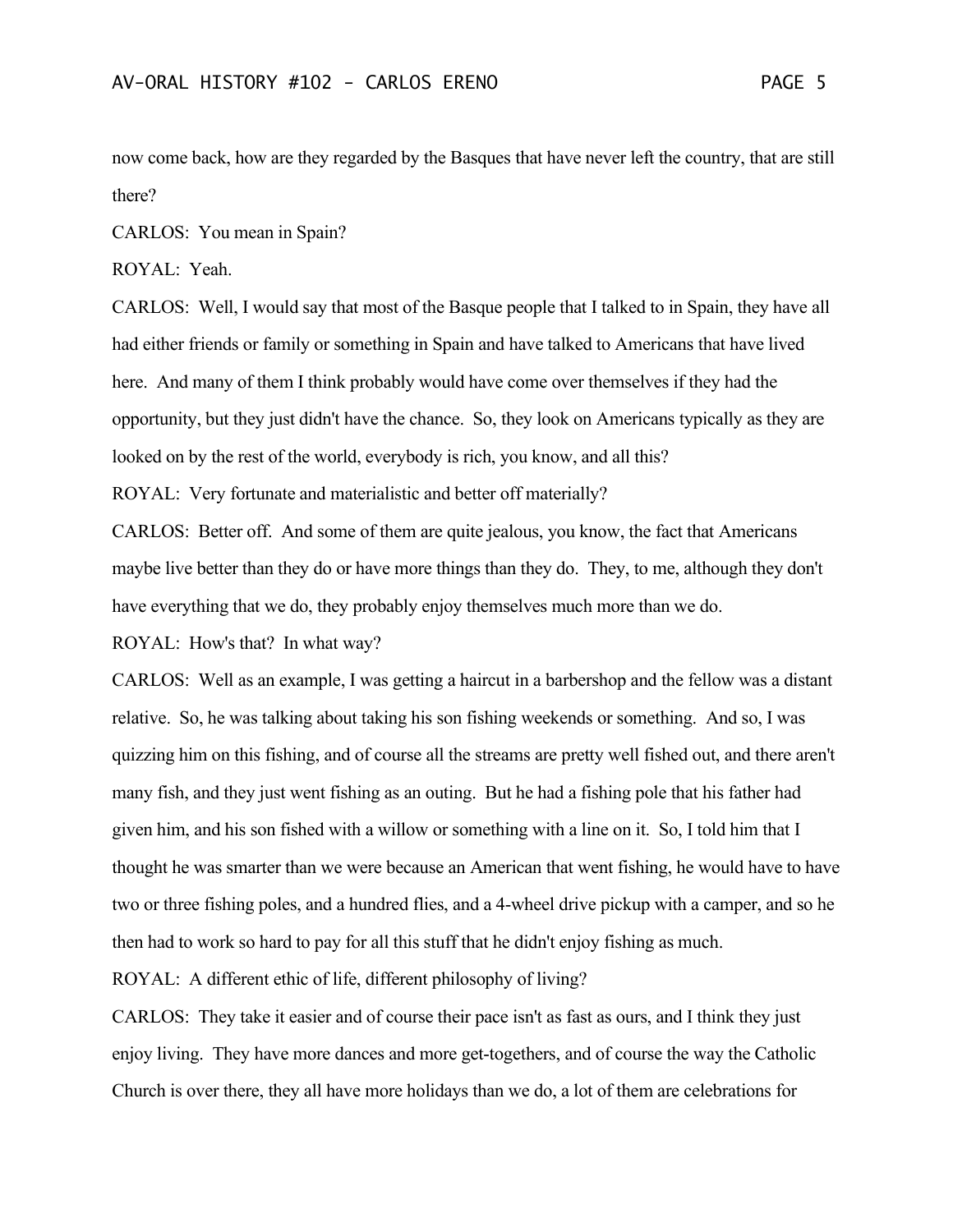towns. So, they do, to me, I think they have really more fun than we do.

ROYAL: It's interesting; let's shift back to the stages for a minute. Does this ethic that you just described, this way of life, did that make the voyage across the sea to Boise and to the enclaves of Basques in this country? Did the Basques here live differently from the rest of the Americans in your opinion?

CARLOS: I think they do. They live more conservatively probably. They are closer, their families are closer. I think most of them have probably had quite a struggle to get what they have, and so they are just more naturally conservative. The way they live, and the clothes they buy, and the food they eat, and so on.

ROYAL: And yet, they are frivolous in that they like to have parties; I mean they enjoy drinking the wine, and singing and dancing?

CARLOS: Singing and dancing and they, I don't know, they enjoy things, different things than the Americans do. The American will take more pride in maybe something that he owns, where maybe the Basque takes pride in something he owns, but that maybe is not as important to him as having a good time, or enjoying himself, or something like that.

ROYAL: What do you remember as a boy growing up in Boise? Or Nampa I should say. Were there a lot of Basque get-togethers, celebrations?

CARLOS: There were, in those days, two major celebrations by the Basques, and one was always in the month of December which they called the Sheepherder's Ball. And this was a big dance, I guess you would say, and being in the wintertime, this was when all the sheepherders were in the low country getting ready to start lambing, or something. So, they were down where they could come to this dance. And they would have, oh gee, I don't know, but as I remember maybe a thousand people at this dance from all over the State of Idaho. Then their other big celebration was on what they call San Juan's Day or St. John's Day. And I don't know quite how this thing started, but it was more in the form of a big picnic type thing, and it was always on June 23 or something. ROYAL: Why San Juan? Is he a patron saint of the Basques or something?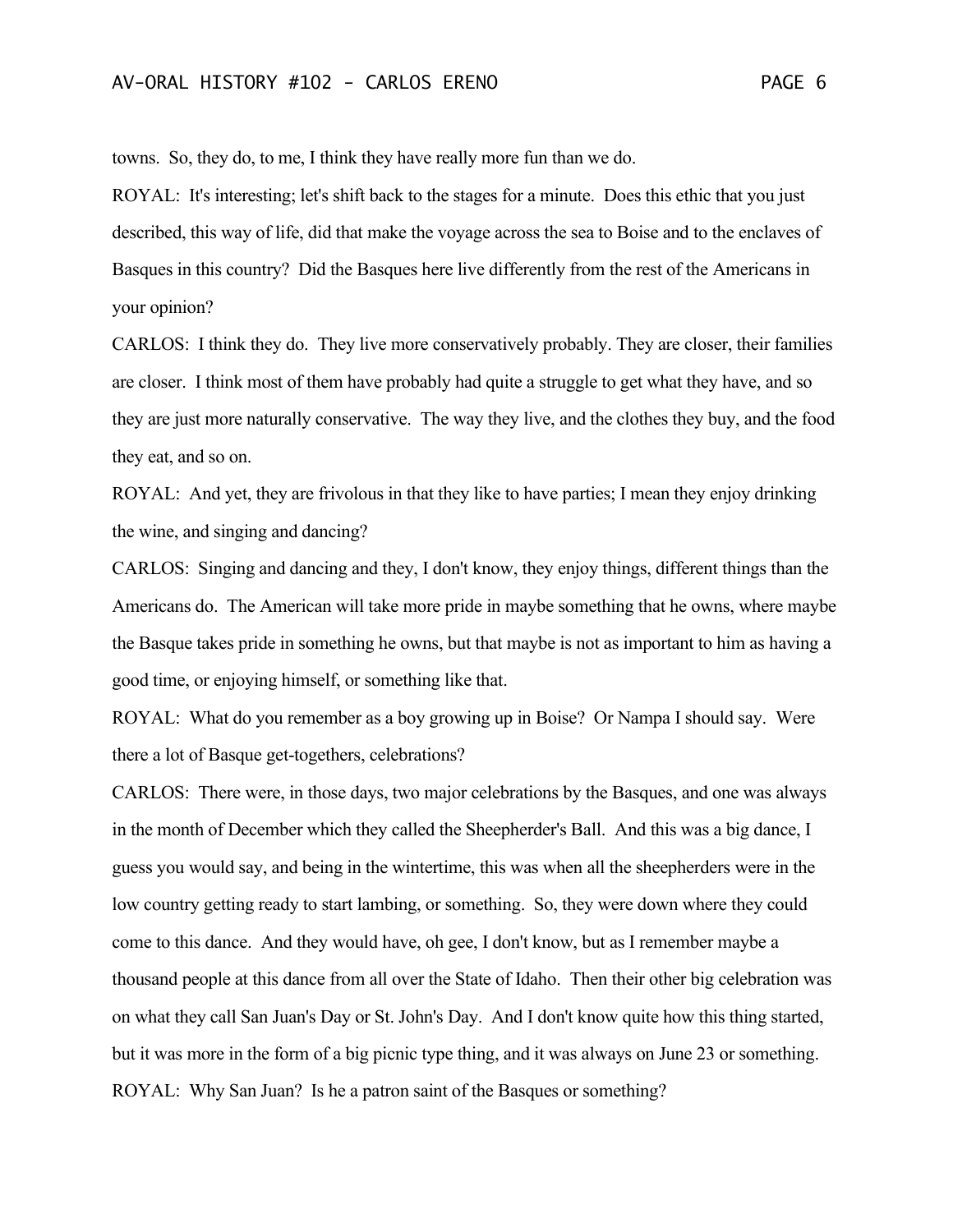CARLOS: No, but he is an important saint evidently. And the uncle that brought my father over to the states, for instance, his name was Juan, and he was born on this day in June, so this was his birthday, and I think he was one of the fellows that started this picnic thing on his birthday. And he would have a gathering of all his friends, and then all his families. And they would have a kind of a separate picnic of their own, probably with a hundred people for the meal. And then, of course, they would after their meal they would get together with all the other Basque people and they would have their dances, and sometimes some contests.

ROYAL: The weightlifting, and the contest of strength?

CARLOS: Yeah, and maybe dancing contests. And then they are great, I don't know what you'd call them in English, we call them versolares in Basque.

ROYAL: How would you translate that?

CARLOS: Well, "versifiers," they make verses. And two guys will, for instance, get together or three, and they will try to outdo each other making up verses about one of the other fellows. Not really derogatory, but ---

ROYAL: Just kind of bantering back and forth? Chiding each other?

CARLOS: Chiding each other, and this would maybe go on for three or four hours. And of course, they were just maybe 20-line verses in Basque, and they would make those rhyme out and of course ---

ROYAL: Spontaneously, eh?

CARLOS: Yes, and these guys, of course, would drink a little wine and they get to feeling good, and of course at every opportunity they are probably doing this, and so some of them are very, very good at it. It's more of a funny thing, I guess, kind of chiding each other.

ROYAL: So, you gather around and listen to this?

CARLOS: Yes, uh huh, it was always very interesting.

ROYAL: So, you grew up with this kind of thing happening all around you. Did you take part in

it? Did you learn how to dance the dances, the La Jota for example?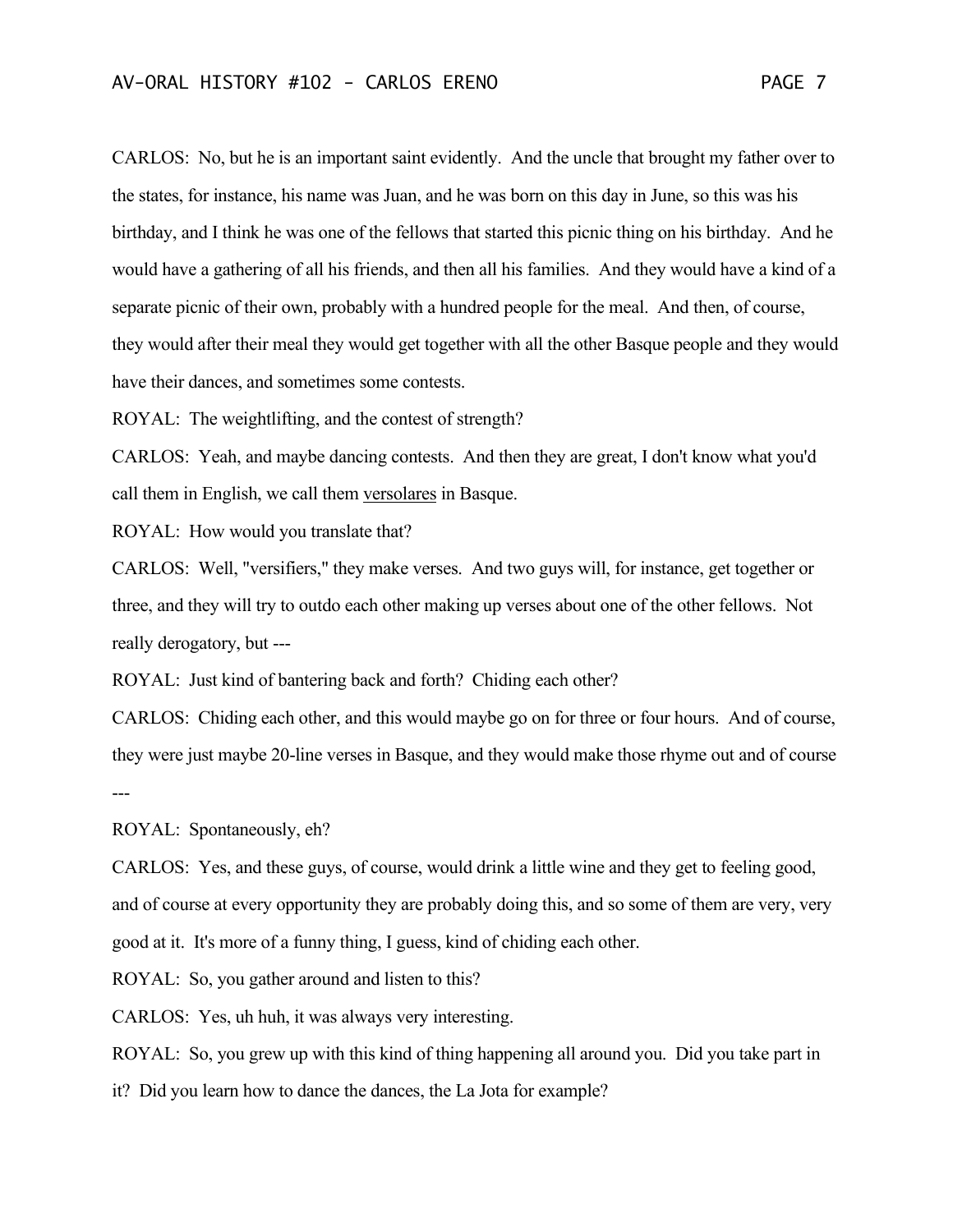CARLOS: No, I didn't. But most of the kids did I would say in those days, but I was always kind of timid, I think.

ROYAL: When you went to school, was it mostly with other Basques, or ---

CARLOS: Oh no, no when I went to school in Nampa, probably in grade school there was 200 students, and there might have been 15 Basque kids going to school.

ROYAL: Did you sort of "hang" with them or were you ---

CARLO: No, in fact I think the older people stick together more because of the language. Most of them, of course, don't speak English fluently, I don't think, or didn't in those days. And of course, it was kind of a natural thing for them to associate more with each other, because of the language problem. And they were always very conscious of the fact that they didn't speak English very well, or they had an accent.

ROYAL: How did you feel about your parents as being foreign? Did you have any kind of feeling of inferiority?

CARLOS: No, no in fact we were always rather proud that we were Basque, and we were taught this, I think, by our parents. We were Americans first, but we were Basque people.

ROYAL: So, you graduated from high school in what year?

CARLOS: 1940.

ROYAL: And then what did you do? Did you go into the military?

CARLOS: I graduated form high school and I worked in a bank in Nampa for about a year, and then I was drafted into the service. I was in the service from 1942 to 1946.

ROYAL: What branch of the service were you in?

CARLOS: I was in the U. S. Army Signal Corps.

ROYAL: Did you have any opportunity there to associate with Basques, or use your language any way?

CARLOS: No, I was going to say in all the time that I was in there, I only saw one Basque fellow. And I happened to know him, he was from Boise. But that's the only one. Some of the fellas, I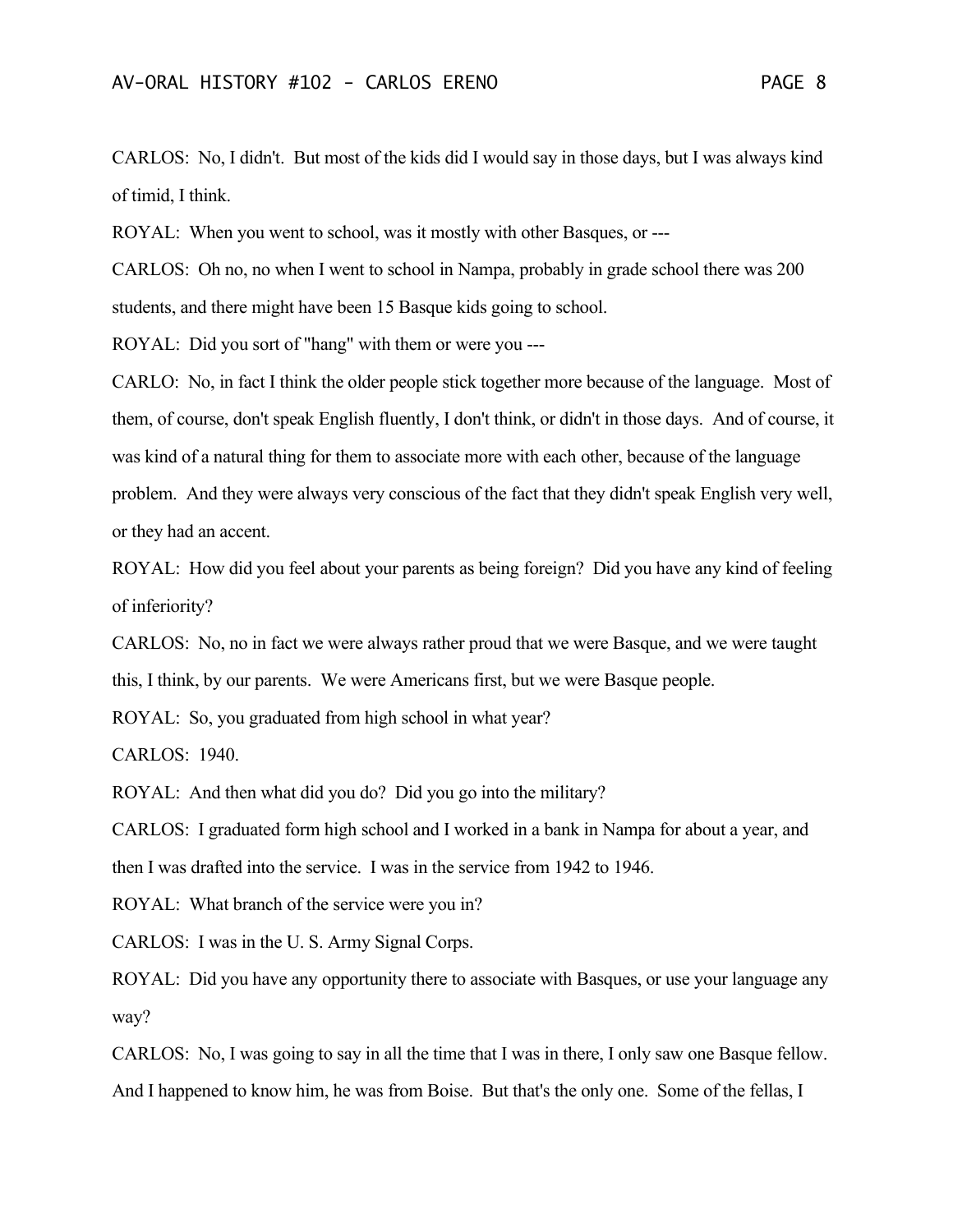think, were more fortunate. But we would, like when I was stationed in California, why I would always go, you know, to the Basque rooming house or something, did in Salt Lake too, with Basque people.

ROYAL: You could always find a center of Basques wherever you were, a Basque Hotel? CARLOS: Well not everywhere, but in California and Nevada, and of course, I spent a lot of time in the Eastern United States, and there was no possibility there. I think there are a lot of Basque people in New York, but they are just scattered all over. But they do have, I guess you would say a Basque hotel, and normally those fellas like this one New Yorker and the one here, they help these fellas with tickets if they are going to Spain.

ROYAL: It's kind of a social service agency in a way. People that don't speak the language very well, or ---

CARLOS: That's right, or if they need a lawyer or something, or they want to bring somebody over, or something, they help each other that way.

ROYAL: What did you do after you got out of the service in 1946?

CARLOS: When I got out of the service in '46 I came to Burns, and my brother had a grocery store here.

ROYAL: Is that why you came here?

CARLOS: Uh huh. So, I worked for him, and then he sold the grocery store. And we liked Burns, so we just kind of looked around and decided, well, they needed a clothing store.

ROYAL: Why did he come here? Did he come from Nampa, too?

CARLOS: Yeah, he owned, he and another fellow owned I think it was three grocery stores. They owned one in Burns, and one in Baker, and one in Emmett. And when they bought the one in Burns from Mr. Tiller, they evidently couldn't find a manager or something, so he came over and he ran that store while they had it here.

ROYAL: So, you came here in 1946? Now you're not married, are you?

CARLOS: I'm single.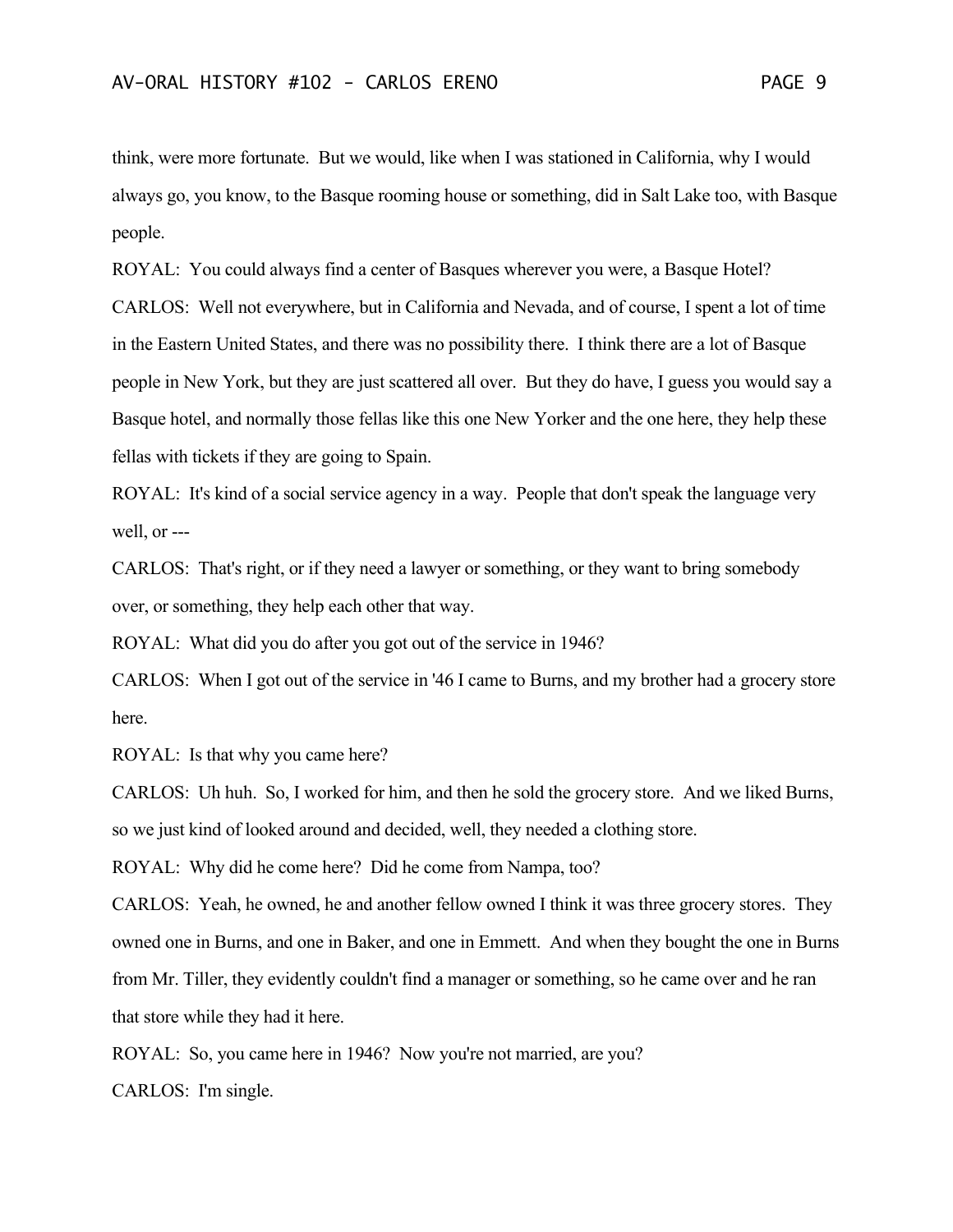ROYAL: You've never been married?

CARLOS: No.

ROYAL: What about your brother, did he marry?

CARLOS: Yes, my brother married in, well he lived in California there at one time and he married a German girl in the Los Angeles area. Then he moved back to Idaho and worked for Albertson's grocery, and then got into his own stores. He has one son, and one daughter. And to me it's kind of interesting, now those kids don't know any Basque words, they don't know anything about Basque history, or the Basque country. I mean they are completely Americans.

ROYAL: Is this Gary Ereno?

CARLOS: Yes.

ROYAL: That runs the other Burns Department Store?

CARLOS: Yes.

ROYAL: He doesn't have any contact at all with the Basque then?

CARLOS: None.

ROYAL: Was this because your brother wasn't very concerned about him learning Basque?

CARLOS: Probably. Course now he wishes that he had taught both his son and daughter Basque, and had worked at it, but I don't know. I wouldn't say why he didn't. I guess he just didn't think it was important, I guess, when they were kids.

ROYAL: Your parents didn't have any big influence on you as far as going out with Basque girls? Were they disappointed when your brother married a German girl instead of a Basque?

CARLOS: Oh, I would say that my mother was. I don't think my dad was particularly --- cared about it. But I think my mother was disappointed naturally, she wanted him to marry a Basque girl.

ROYAL: So, you came here in 1946, and have been here ever since?

CARLOS: Thirty years.

ROYAL: And at that time opened this store?

CARLOS: Yes.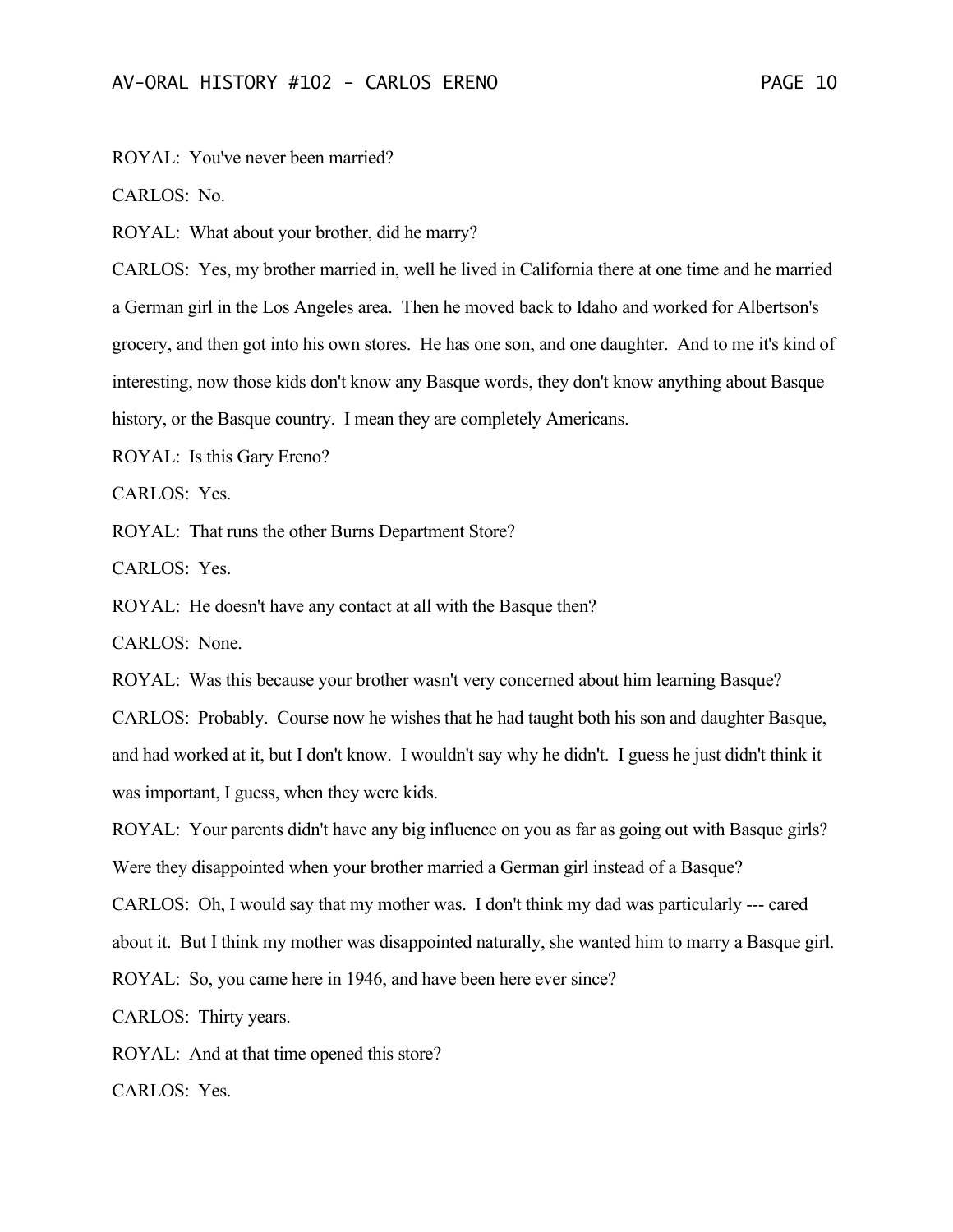ROYAL: Ereno's Men's Store. And have been here at this location since then? CARLOS: Yes.

ROYAL: Do you affiliate with the Basque community? Are your friends Basque?

CARLOS: Yes, some of my best friends are Basques. Some of them aren't. And we, because of the fact that we speak the language and so on, we have quite a number of the Basque fellows come to us when they have some problem, for instance, I'd say that almost all of the Basques that come to town and go to work at the mill, they are handed an application blank, whatever you call it, and they will bring that it in to me and I will help them fill it out.

ROYAL: These are younger Basques now that are coming over, or who would these be?

CARLOS: Yeah, these are the younger fellows. I'd say on the average they are in their late 20's. ROYAL: But they are from Spain?

CARLOS: They're from Spain.

ROYAL: Do they have any trouble with visas or anything in getting in?

CARLOS: Well, I don't believe so anymore. At one time it was difficult for them to get in. But it isn't any more, because there are several different ways that they can come into the country, under several different immigration laws, I guess.

ROYAL: The new Basques that are coming in, the young men, are they coming in for the same reasons? Do they have relatives that have written them and said there are jobs over here, like they used to?

CARLOS: Not so much. I think that they probably, either someone in the family maybe has lived here and had gone back, or friends have been over, and they realize that because of the wage structure and so on, that they can say come over here for maybe ten years and accumulate enough money that they can go back and maybe set up a little business or something, where they can't do that in Spain.

ROYAL: That's been the dream of a lot of immigrants that came to this country. "I want to go to America, try to make my fortune, but come home." A lot of them don't make it home. Is that the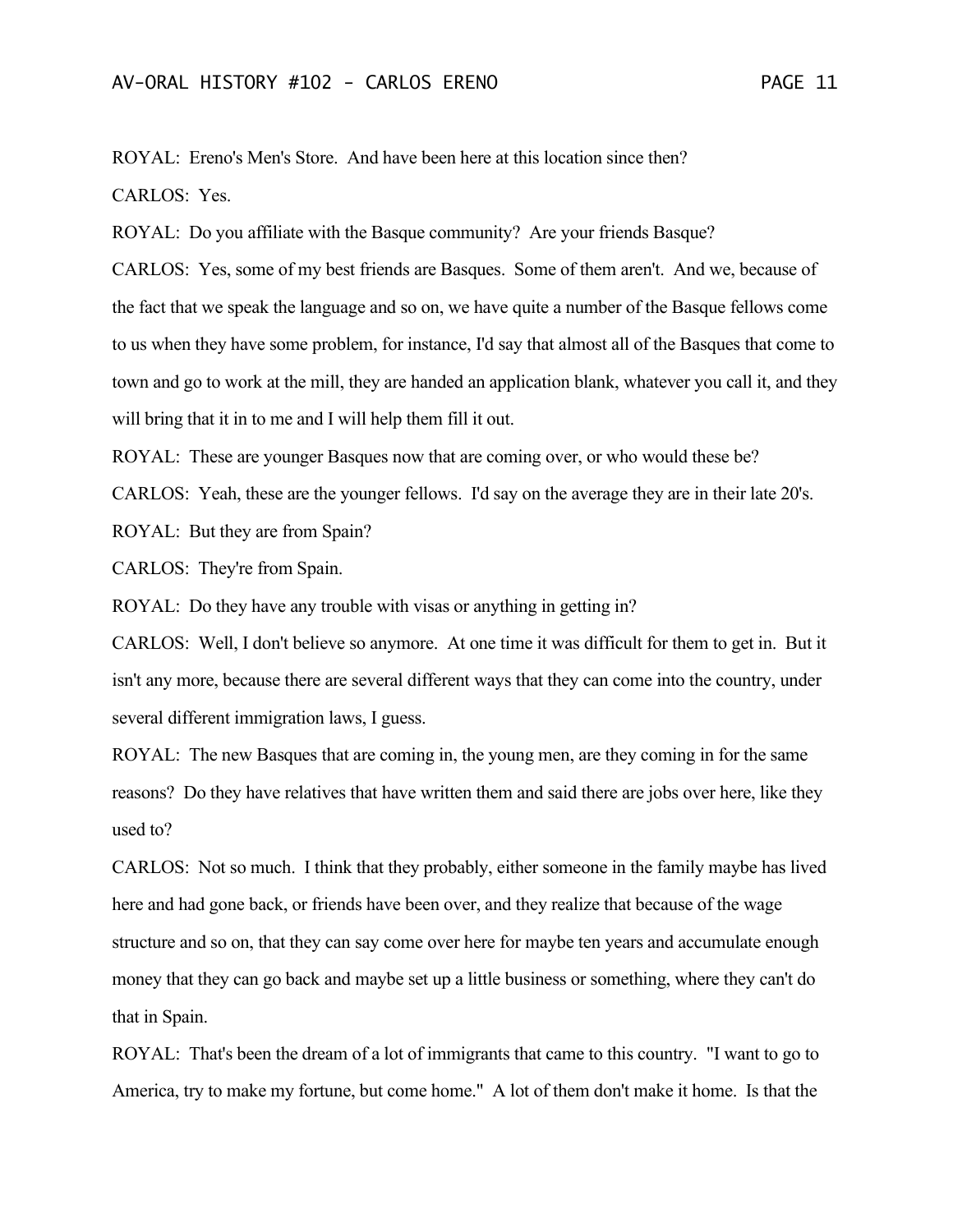case with the Basques, or do a lot of them actually take it back?

CARLOS: No, they, almost all of them come over --- my folks, in fact I've heard my mother say many times that the reason that she didn't try to learn the English language like she should, or something, was because when she came over she didn't really want to come, but thought that she should because her husband was here, and that she would be here 10 or 15 years, and then they would go back to Spain.

... (Confidential information deleted by interviewer.)

ROYAL: Well, Franco persecuted all the Basques didn't he? Wasn't he the one that instituted the law saying that the Basques could not speak their language? And couldn't have their own school? It would seem that all Basques would be against Franco then.

CARLOS: Well of course, the only thing that I know about it is what I got second or third hand. But we have one province of the Basques particularly who are monarchists, and they are interested in the king. We have one province of the Basques who we call ... and they were interested in a monarchy.

ROYAL: Which province was that?

CARLOS: This would be, I think it's Catalan, I'm not sure. But anyhow, this is the province that Pomplona is in, that I remember. They were interested in a monarchy. So, in order to get them on to his side, or get their support, Franco promised them a monarchy, and he promised the whole country of Spain a monarchy. But he won this one province over to his side and they didn't fight him. Where the other two or three provinces that are in Spain, I guess it would be three, they were on the government side. So, I think that this is one reason that you had Basques on both sides, but you had the majority on the anti-Franco side. So of course, he promised the people when he took over the country, not only the Basques, but all of the Spanish people, that he would be temporary as a dictator or ruler, and that he would turn Spain back to the monarchy. And of course, he dangled that at those people for 35 years I guess, or 40. And he told these people this for 35 years, and in the meantime, he picked up the young man who is the King of Spain now, as a young boy of 10 or 15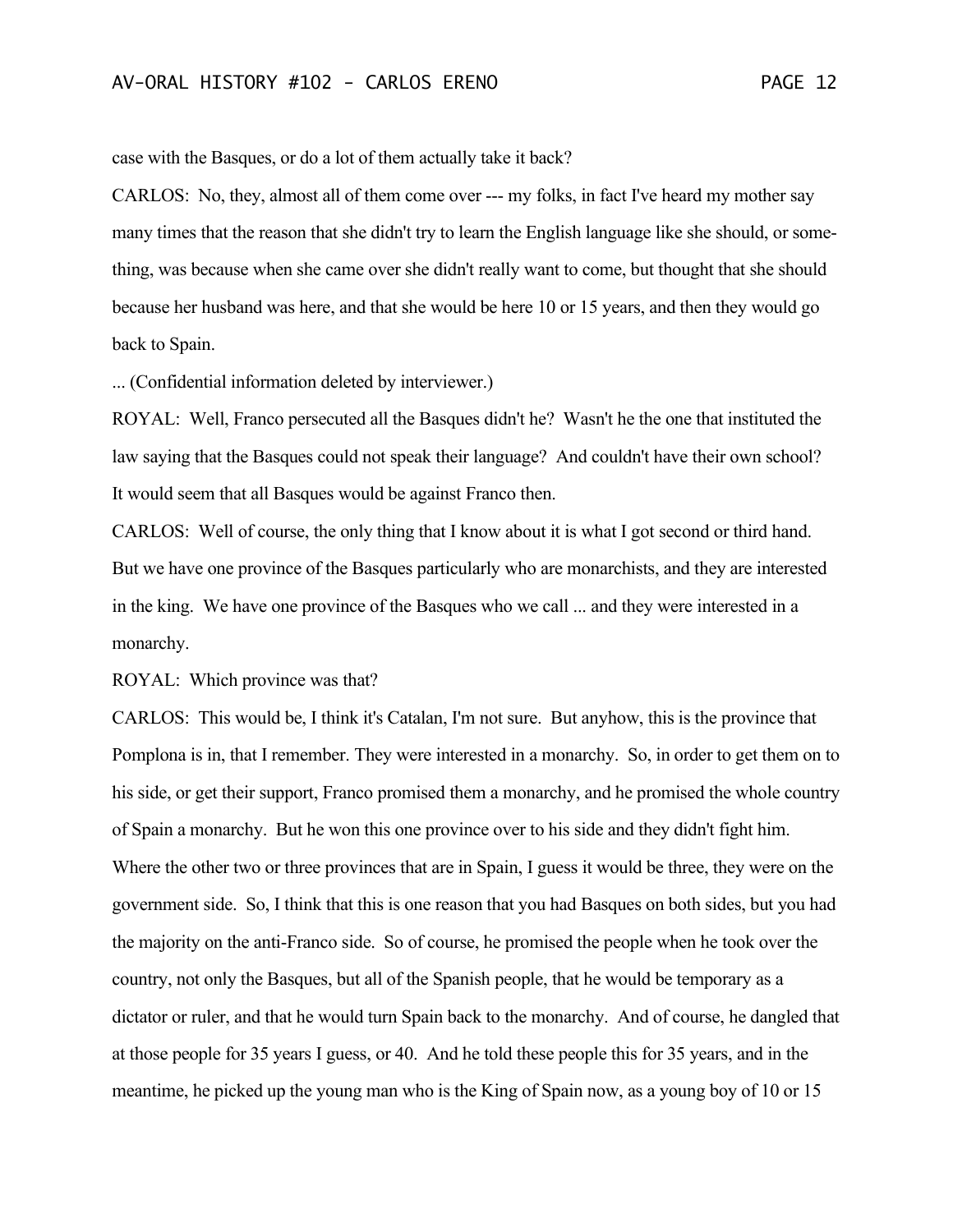years old.

ROYAL: This is Juan Carlos?

CARLOS: Yes, and he groomed him to be the king. And I think he served a term in the armed forces, in the air force or something, and he was around Franco all the time, and being groomed for this job. And then he was picked as his successor. However, as I get the thing, why he was, this was supposed to be before Franco died. In other words, Franco was supposed to be a temporary government.

ROYAL: So, when Franco died, Juan Carlos did take the throne, did he not?

CARLOS: Yes.

ROYAL: What's the Basque's feelings about Juan Carlos in general? Do they see him as favorable to them?

CARLOS: Yes, I think they like him. I think, I would say, that almost all of the Basques like him. However, they are watching him very closely I think, because they want more freedom. And the ones that are here, of course, want more freedom for their families that are over there, or their relatives. And so, they are watching him to see if he is going to let up on the reins and give the people more freedoms, and more to say about the government than they have. Now my impression, when I was over there, was that the Basque country was not represented to a great degree in their government. They were taxed as heavily, or even maybe more heavily, because most of the industry and valuable businesses and things, I think, are in the Basque provinces of Spain. So as one fellow told me, they were being taxed heavily, but that the money was all going to Madrid and being spent in other parts of Spain. For instance, they didn't think that they had the road system that they should, because the government was spending all this money in other parts of Spain. ROYAL: What about the rules or the laws against speaking Basque? Are those still in effect? CARLOS: No, no they aren't. The only thing is that the people were faced with this for so long, that it's easier for them to speak in Spanish than it is in Basque, and it is a habit with them. So, they unconsciously just slip into the Spanish from the Basque.